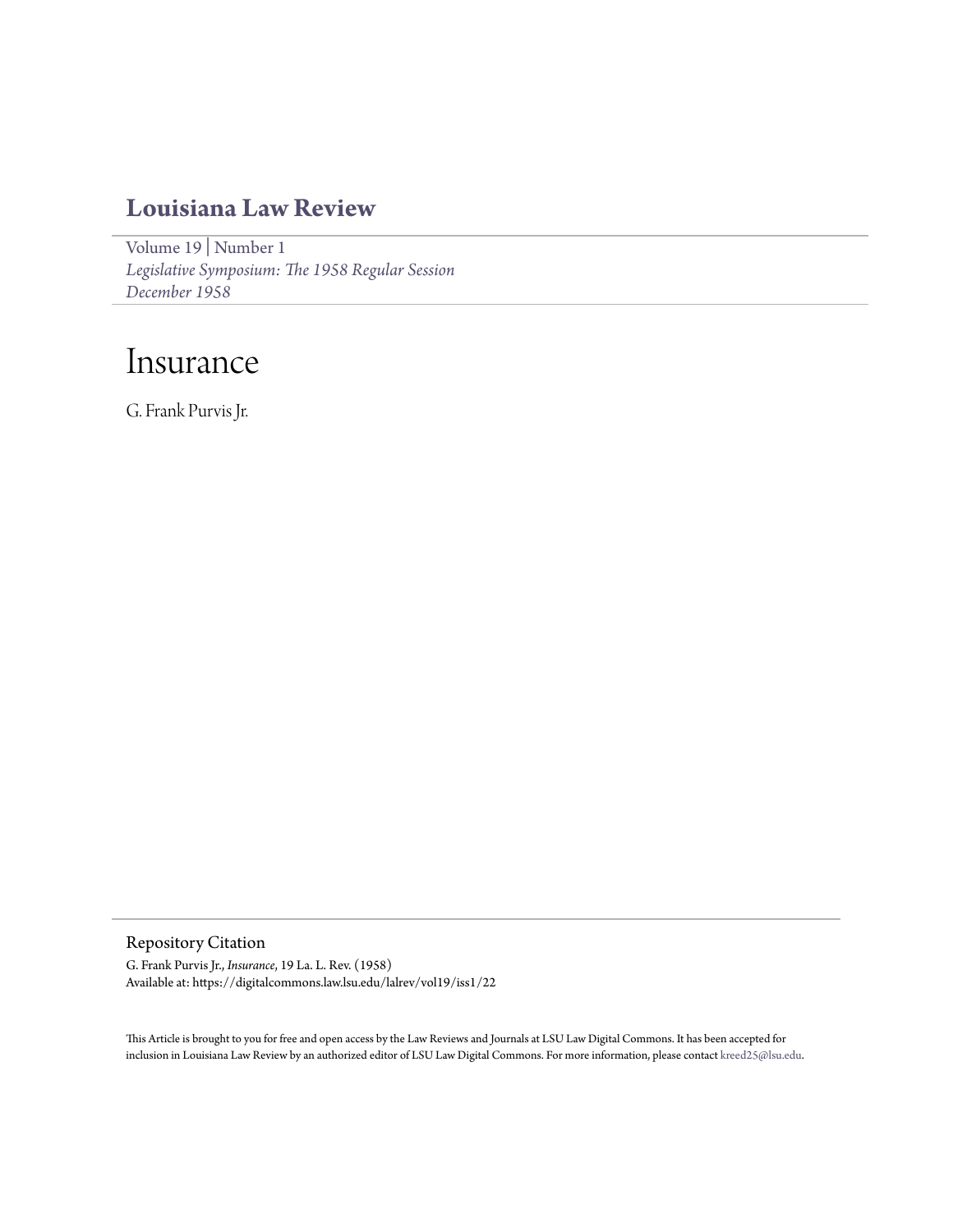days." In felony cases supervised probation is already authorized.<sup>20</sup> In the multitudinous cases where a sentence of less than ninety days is imposed, the cost of supervised probation precludes its utility. The authorization of supervised probation, as distinguished from suspension of sentence "on good behavior," provides a very sound device for rehabilitation of those misdemeanants for whom a fairly long sentence is appropriate.

Two statutes place further limitations upon release of prisoners from the state penitentiary on parole. Act 58 amends R.S. 15:574.3 by adding the limitation that "no prisoner may be paroled while there is pending against him any indictment or information for any crime suspected of having been committed by him while a prisoner." Act 377 amends and re-enacts the same provision and, since it is the later act, will apparently supercede Act 58. Since this subsequent amendment does not repeat the limitation as to those charged with crimes committed as a prisoner, that provision appears to be impliedly repealed.<sup>21</sup> It does, however, add its own further limitation, i.e., that "no person convicted of *theft of cattle* in this state and sentenced to the penitentiary shall be eligible for parole until such person has served a minimum of twelve months of the sentence imposed." Cattle theft is already singled out for particularly drastic punishment,<sup>22</sup> and there is slight justification for this additional denial of possible clemency for the first offender whose theft may have been accompanied by somewhat mitigating circumstances.

## **Insurance**

#### *G. Frank Purvis, Jr.\**

The 1958 Legislature considered an unusually large number of proposals in the field of insurance law, and over 35 measures were enacted.

#### **RE-ENACTMENT** OF **INSURANCE** CODE

The most voluminous of these, although it made few substan-

<sup>20.</sup> *Id.* **15:530,** as amended **by** La. Acts **1952,** No. **367,** and La. Acts 1954, No. 43.

<sup>21.</sup> State v. St. Julian, 221 La. **1018, 61** So.2d 464 **(1952).**

<sup>22.</sup> **LA.** R.S. 14:67.1 **(1950),** as amended **by** La. Acts **1956,** No. 154, so as to provide a mandatory penalty of imprisonment "at hard labor for not less than one nor more than ten years."

<sup>\*</sup>Vice President and Associate General Counsel, Pan-American Life Insurance Company, New Orleans.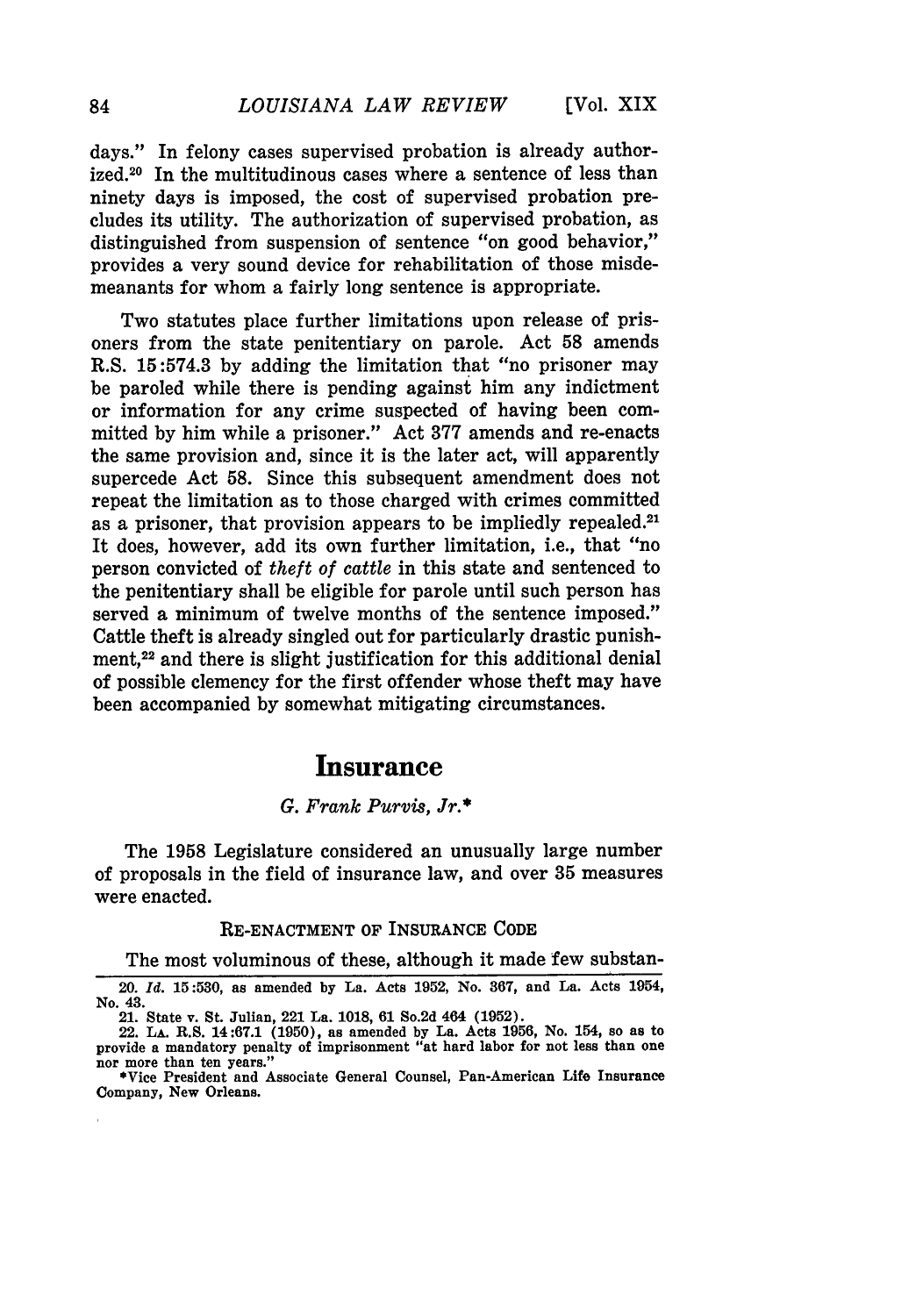tive changes in the law, was Act **125** which re-enacted the Insurance Code, Chapter 1 of Title 22 of the Louisiana Revised Statutes of **1950.** In **1956** when the office of Commissioner of Insurance was created, the powers and duties formerly vested in the Secretary of State in the Insurance Code were vested in the Commissioner of Insurance. Certain functions were still to be performed **by** the Secretary of State, for example, the recordation of documents, acceptance and forwarding of service of process, and the collection of fees. The primary purpose of Act **125** was to re-enact the Code changing in each appropriate place the designation "Secretary of State" to "Commissioner of Insurance," where the function, duty, or responsibility was actually transferred or intended to be transferred **by** Act 200 of **1956.** These changes are too numerous to list, but one or two examples will serve to illustrate the type of changes made. In Section 34 (R.S. 22:34) the articles of incorporation formerly had to be submitted to and approved **by** the Secretary of State, recorded in the Office of the Recorder of Mortgages in the parish in which the corporation was situated, and delivered to the Secretary of State again for filing and recording. This section has been revised so that the approval of the Commissioner of Insurance is required, but the recording function has been left with the Secretary of State. Thus, the difficulty with having the former term "Secretary of State" mean Commissioner of Insurance in one clause of the sentence, and Secretary of State in another clause of the same sentence has been eliminated. Likewise, Section **1078** (R.S. **22:1078)** has been revised so that fees which are payable to the Secretary of State are stated clearly and separately from those payable to the Commissioner of Insurance.

The changes of substance in the re-enactment were limited in number. The first such change added the following to paragraph **A** of R.S. 22:2

"The deputy commissioner shall have the authority to perform all the acts and duties of the office of Commissioner of Insurance in the absence of the commissioner of insurance, or in case of his inability to act."

Heretofore, such action taken **by** the deputy had been grounded on implied authority. This gives express statutory authority. The second reinserted in the Code the opening paragraph of Section **1263** which had been omitted from the Code **by** a previous amendatory act (Act **100** of 1954). **All** other changes were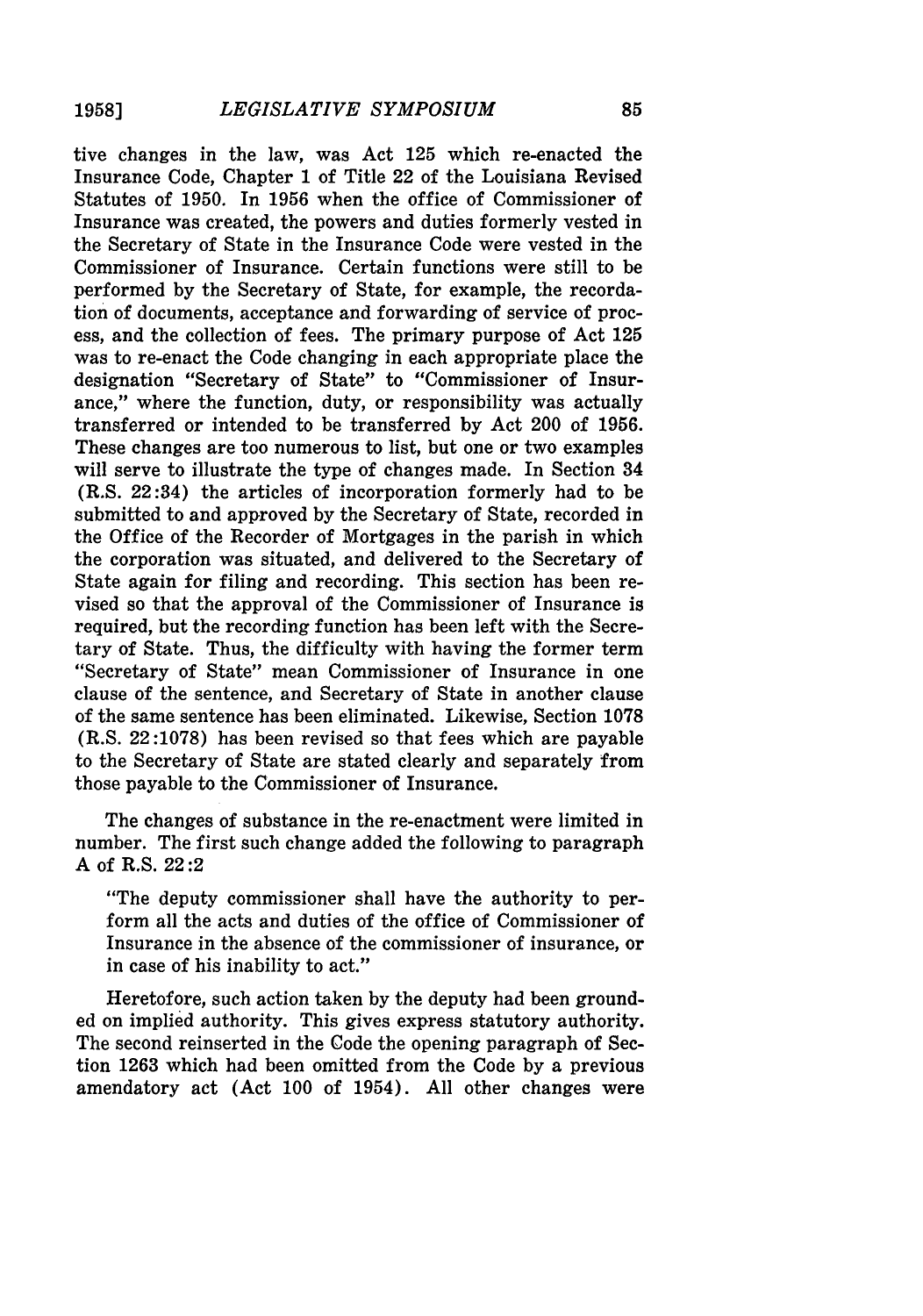editorial and grammatical corrections, which changed neither the substantive nor the procedural provisions in the law.

## CAPITAL, SURPLUS, AND ASSET REQUIREMENTS FOR INCORPORATION OR QUALIFICATION

Unusual activity in the formation of insurance companies in the State of Louisiana within the last few years has focused attention upon the financial requirements for organization. Legislation sponsored by the Commissioner of Insurance to increase the financial requirements for all types of insurers, except industrial insurers, was passed. Act 101 amended R.S. 22:71 by increasing the amount of minimum surplus required of stock insurers to double the amount previously required, except for that required of "all insurances, except life and title" where it was jumped from \$50,000 to \$200,000. The amount of capital was unchanged except in the following two instances. Formerly you could qualify to write livestock insurance only with \$25,000 capital and \$5,000 paid-in surplus. This has now been eliminated and in order to write livestock insurance you must qualify for both crop and livestock with a minimum capital of \$100,000 and a minimum surplus of \$50,000. Formerly if you wished to qualify for an additional type of insurance the minimum capital increase required for each additional type was \$50,000. This has been changed to \$100,000.

Act 103 amended R.S. 22:121 to increase the financial requirements for the organization of mutual insurers in the same manner and in the same amounts as was applied to stock insurers by Act 101. It restated the minimum surplus required of all types of insurers, so that it equaled the sum of the capital and minimum surplus required of stock insurers. Likewise, the minimum surplus required for each additional kind was increased from \$50,000 to \$100,000 and the total required for all insurances, except life and title, was increased to \$650,000.

The financial requirements for reciprocal insurers were increased by Act 102 amending R.S. 22:435. The same requirements of initial minimum surplus was placed upon reciprocal insurers as was placed upon mutual insurers by virtue of Act 103.

Lloyd's Plan insurers were accorded similar treatment under the terms of Act 104 amending R.S. 22:493. Here the financial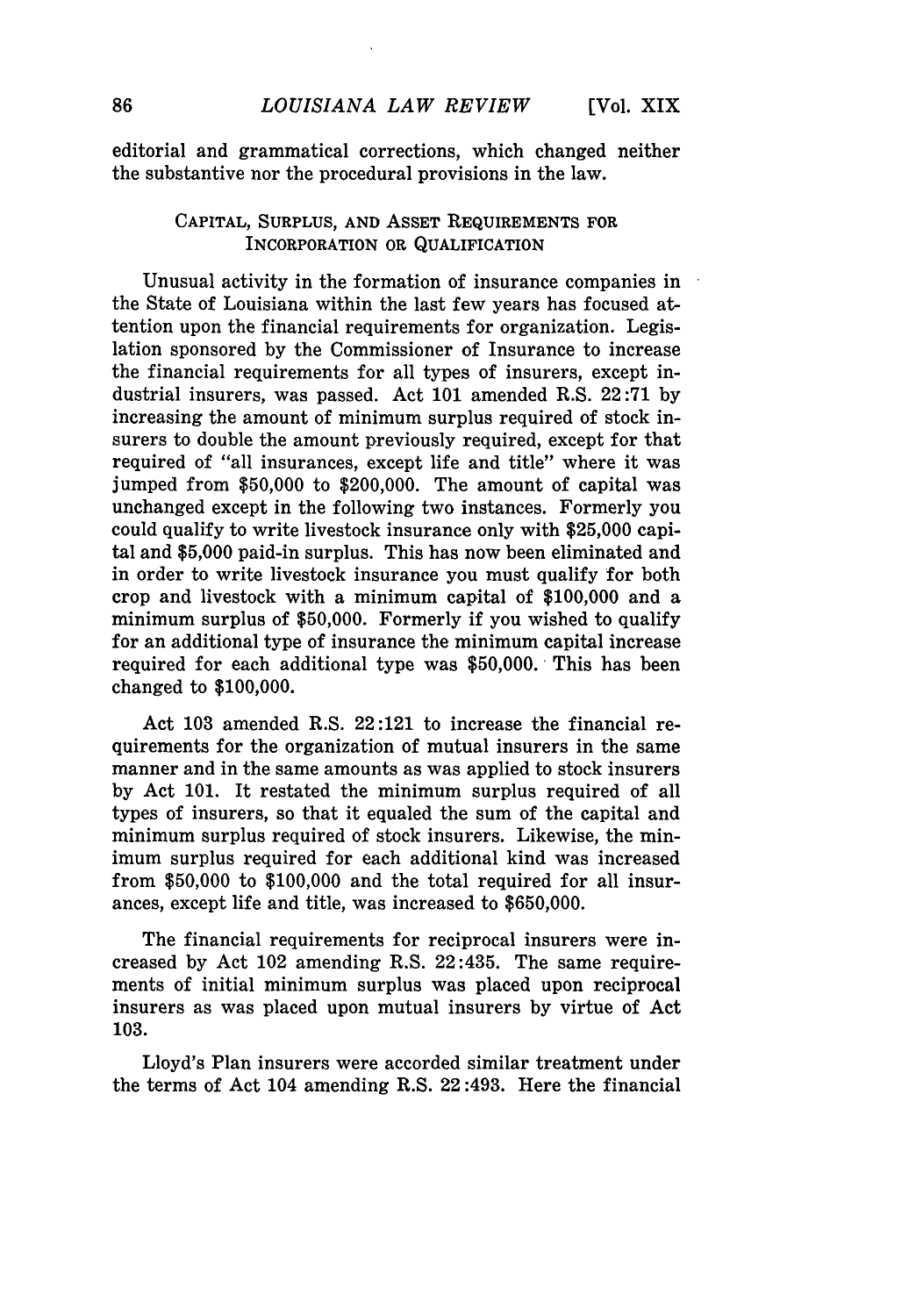#### *LEGISLATIVE SYMPOSIUM* **19581**

requirements are based upon net asset values and formerly required \$200,000 for the first kind of insurance, an additional \$50,000 for each additional kind of insurance, and a total for all lines not to exceed \$500,000. These requirements have been raised to \$300,000; \$100,000; and \$650,000 respectively.

Identical provisions appear in each of these Acts (101, 102, 103 and 104) granting insurers already organized and qualified under the laws of this state the right to continue the underwriting powers they had as of the effective date of the acts, but requiring all stock, mutual, reciprocal, and Lloyd's Plan insurers to meet the increased requirements on or before August 1, 1960.

## REGULATION OF STOCK **SALES**

Almost all insurance companies formed in Louisiana in the last few years have been stock companies. Activity in the formation of the companies has also led to activity in the sale of stock. R.S. 22:76 provided:

"All sales of stock **by** domestic insurers shall be made in accordance with the applicable state and federal regulations concerning the offering and sale of such securities."

In interpreting this provision in connection with the Louisiana "Blue **Sky** Law," the authorities felt that it did not put the sales of insurance stocks under the regulation of the Commissioner of Securities in the Banking Department, because the law which he administered excluded insurance company stocks. As practical**ly** all sales of stock in connection with the organization of these companies were made within the State of Louisiana to Louisiana residents, such sales were not subject to **SEC** regulations. As a result of this hiatus it was apparent that additional control to prevent promotional activities in this field were necessary. Act **83,** which was sponsored **by** the Commissioner of Insurance, was enacted for this purpose and amends and re-enacts R.S. **22:76.** In effect, it gives to the Commissioner of Insurance the same authority to regulate the sale of any "security" or "stock" as defined therein, as is given to most security commissioners with respect to the sales of other stocks. The terms "security" or "stock" are defined to include:

**"....** any insurance stock, pre-organization certificate or preorganization subscription for insurance stock, or stock in an investment or holding company with a stated purpose, either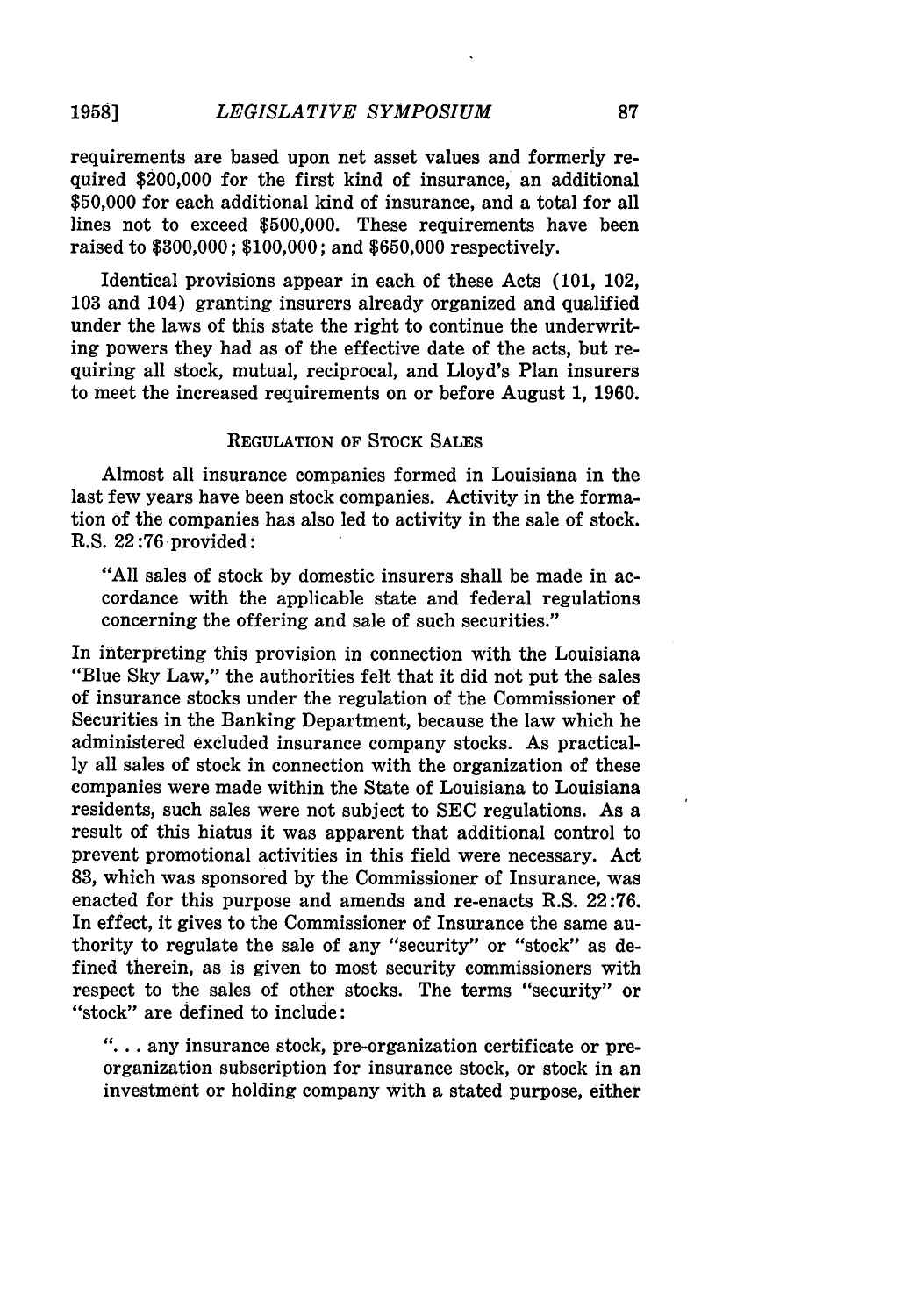by charter or prospectus, of forming an insurance company. For the purposes of this section, life insurance policies are not considered as securities."

It requires registration of securities, registration of dealers and salesmen, and authorizes revocation of registration, and provides the usual fees, penalties, remedies and procedures generally found in such regulatory laws.

#### INDUSTRIAL **INSURANCE AND** INSURERS

A number of changes were made in the law **by 1958** enactments dealing with industrial insurance and domestic industrial insurers.

#### *Underwriting Powers*

R.S. 22:251 formerly defined industrial insurance. It not only was a definition, but it also was a limitation on the underwriting authority granted to those companies organized as domestic industrial insurers under the terms of the act. The following Section R.S. 22:252 imposed additional limitations upon these insurers. Acts 94 and 95 have rewritten these two sections completely. The new definition is found in Act 94 and recognizes the fact that industrial life insurance may be written by both a domestic industrial life insurer (there is no provision for the qualification of a foreign industrial insurer under our law and none are so qualified), as well as by any life insurer, either domestic or foreign. Act 95 re-enacts R.S. 22:252 and sets forth in greater detail the type of policies which may be written as industrial insurance and the limitations thereon.

Prior to these enactments administrative difficulty had been encountered in interpreting certain provisions in the law. For example, under the limitation in R.S. 22:252 as formerly written a policy could not be issued which exceeded \$1,250 on a single life, exclusive of double indemnity. Some companies wished to write a natural death benefit of \$1,250 and add to that policy a double indemnity benefit of an equal amount, then issue a separate policy for accidental death only, contending they were permitted to do so by the provision in Section 252, which authorized "\$1,000 per policy year for all other benefits." Opinions as to the proper interpretation of the section with respect to such activities varied. Act 95 clarifies this. A number of domestic indus-

88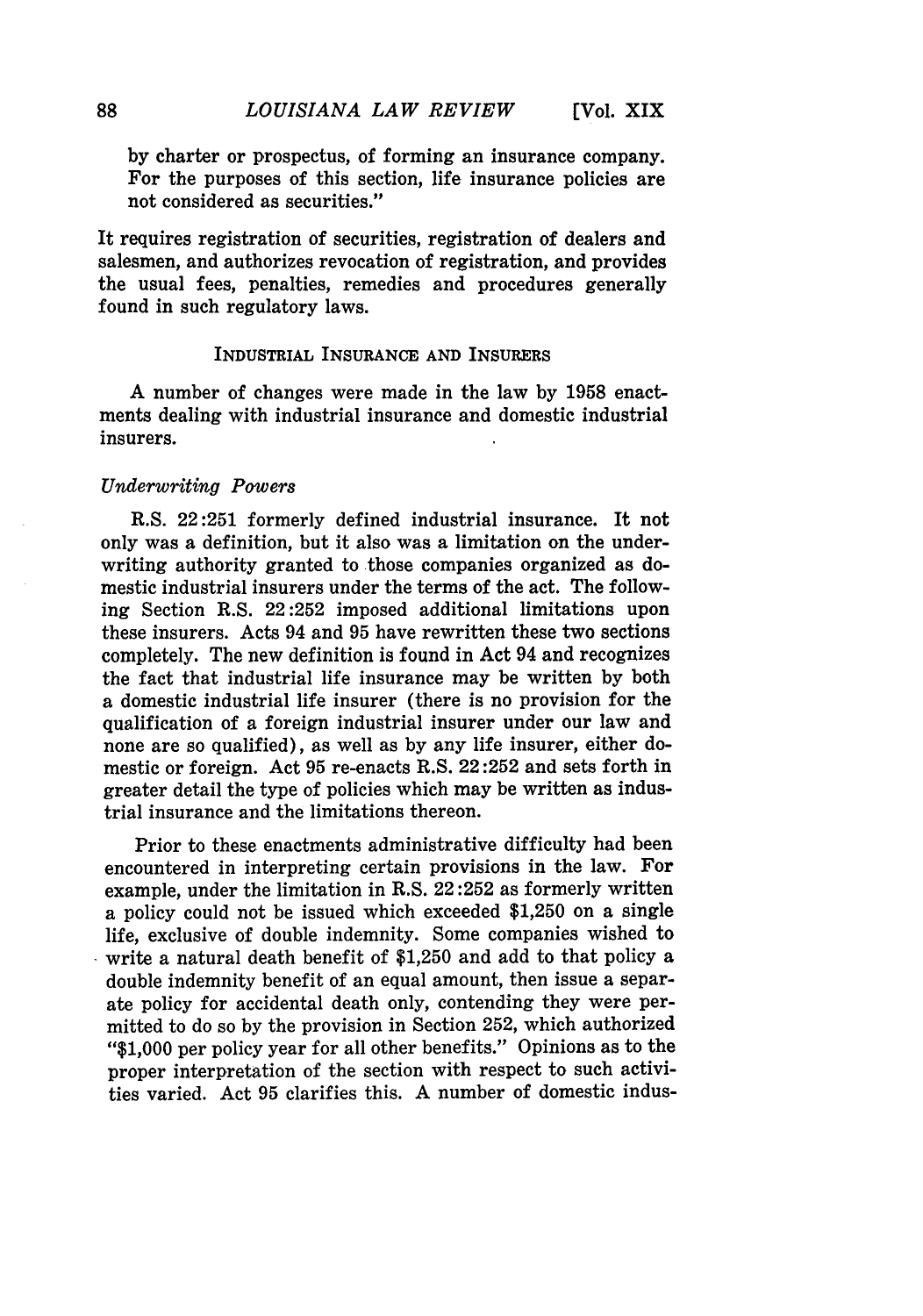#### *LEGISLATIVE SYMPOSIUM* **1958]**

trial insurers have converted to old line legal reserve insurers and are still continuing to write industrial business. The changes made **by** these acts give recognition to this condition and revise the law to cover it.

The most important change in the substantive law with respect to policyholders' rights and insurers' obligations was made **by** Act **93,** which amended R.S. **22:256.** Heretofore, the provisions of that section with respect to nonforfeiture benefits were available only on policies which were issued in amounts of **\$1,000** or less, exclusive of double indemnity. **All** policies above that amount, even though they might fit the definition of industrial insurance, were required to provide nonforfeiture benefits in accordance with the provisions of R.S. **22:167.** Act **93** now raises this figure to **\$1,250** instead of **\$1,000.** Its effect is to permit the issuance of a policy up to and including **\$1,250** without being obligated **by** law to give any nonforfeiture benefits in case the policy is surrendered or lapsed during its first five years. Prior to this enactment any policy between **\$1,000** and **\$1,250** was required **by** law to have a nonforfeiture value at the end of three years. In order to coordinate the other provisions of the Code with the change in Section 256, Acts 90 and **91** amending R.S. **22:166** and **22:167** respectively changed the exemption found in those sections which formerly applied to "policies issued **by** industrial insurers" to apply to "policies of **\$1,250** or less issued as industrial policies under the provisions of R.S. **22:256."** This change, which is identical in Sections **166** and **167,** recognizes the increased amount of insurance which can be issued under the terms of Section **256,** and the fact that such a policy may be issued **by** other than an industrial insurer.

For some time companies have had a right to elect to have their policies issued under the terms of Section **168** rather than Sections **166** and **167. If** the company elects voluntarily to issue its policies under the terms of this "Standard Nonforfeiture Law," a separate valuation basis is provided for determining the amount of nonforfeiture benefits. In the case of industrial insurance policies, the 1941 Standard Industrial Mortality Table is designated as the basis of calculation. After the changes in the definition of industrial insurance made **by** Act 94, the Legislature **by** Act **92** amended paragraph D of Section **168** to clarify the meaning of the term "industrial insurance" as follows: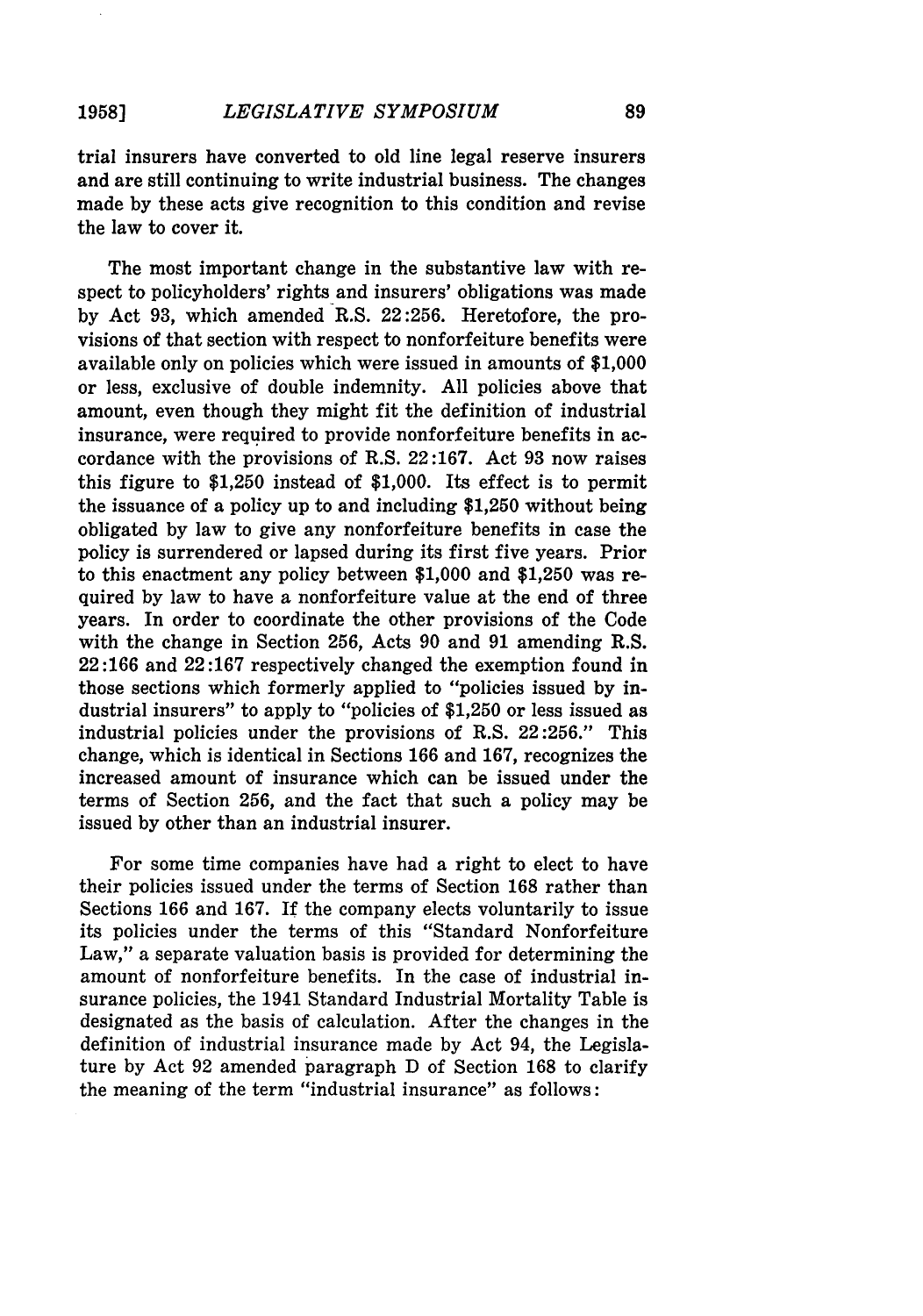**"....** which industrial insurance is defined in R.S. 22:251, and whose face amount is not more than **\$1,250.00...."**

While four acts were necessary to make the technical changes, the effect of all four may be summarized **by** saying that industrial insurance policies which are defined under the terms of R.S. **22:251** and 22:252 may now be issued in amounts up to and including **\$1,250** simply **by** complying with the nonforfeiture benefit requirements of Section **256,** rather than the more restrictive requirements formerly imposed under Sections **166** and **167** on policies in excess of **\$1,000,** a liberalization of the law in favor of the insurer.

As all life insurance companies operate on a calendar year basis, all of these acts (90, **91,** 92, and **93)** contain a clause making them effective as of January 1, 1959. This will not only facilitate compliance, but it will also facilitate administration by the Commissioner of Insurance.

#### *Industrial Policy Provisions*

Previous requirements in the Insurance Code specified that each contract of life insurance, industrial life insurance, or industrial accident and health insurance must contain a provision which stated that the policy with the endorsements and attached papers, if any, constituted the entire contract of insurance. These provisions, however, contained an exception which, in the case of domestic industrial insurers, permitted the written application to be a part of the contract, even though a copy of it was not attached to the policy. For the reasons previously mentioned, i.e., the fact that industrial insurers have now converted to old line insurers and are still continuing to write industrial business, these provisions of the Code were changed by Act **97,** amending R.S. 22:213, and Act **98,** amending R.S. 22:618, to make this exception applicable to "industrial insurance" rather than "domestic industrial insurers."

The required standard provisions for industrial insurance policies are recited principally in Section 259 of the Code. Act 96 amended this section to place a limit upon provisions which might be inserted for the purpose of restricting or excluding coverage. The additional material added to accomplish this is quoted as follows:

"(B) No policy of industrial life insurance issued under this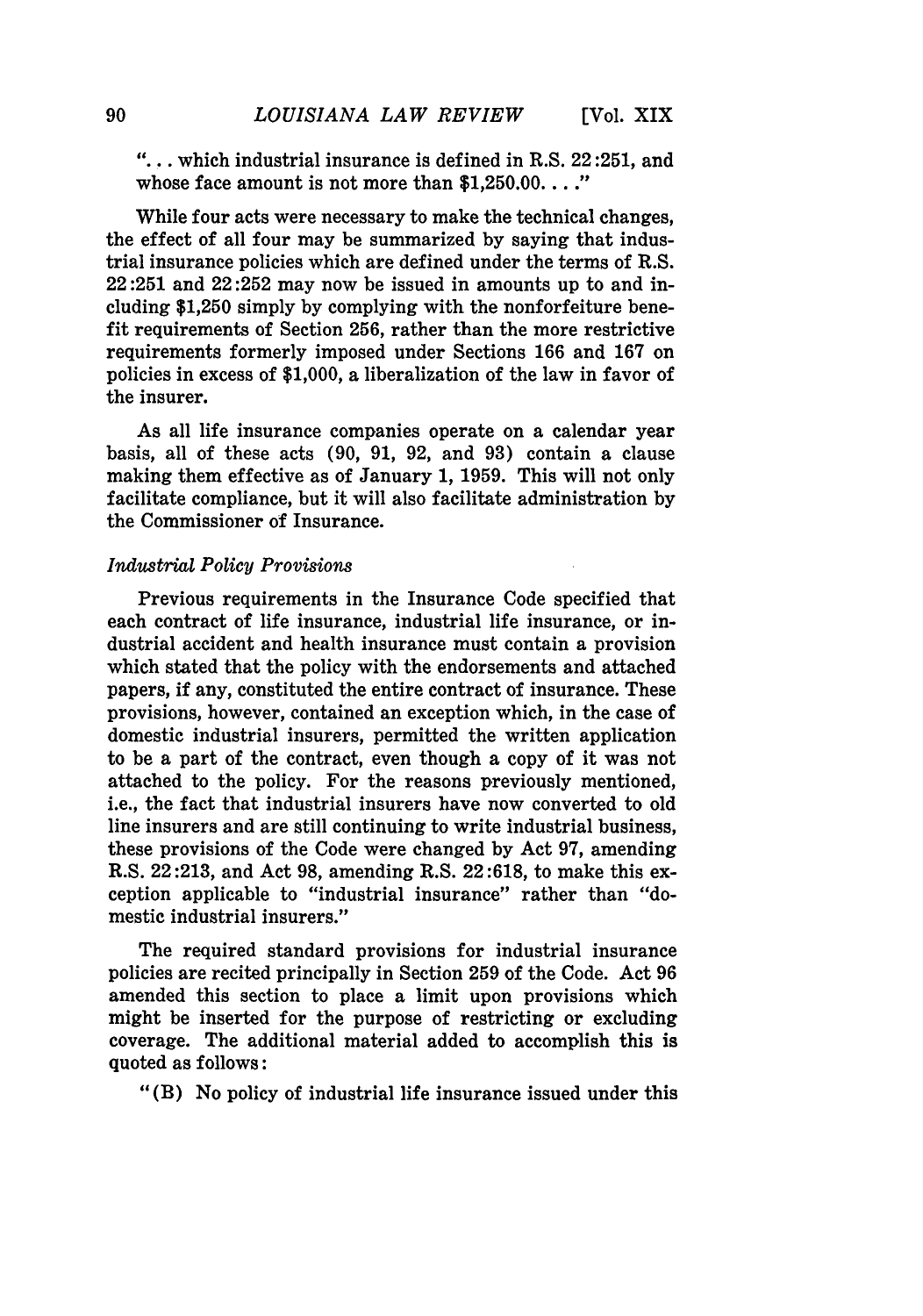#### *LEGISLATIVE SYMPOSIUM* **19581**

Section shall contain any provision which excludes or restricts liability for death caused in a certain specified manner or occurring while the insured has a specified status, except the following provisions, or provisions which in the opinion of the insurance commissioner are substantially the same or more favorable to the policyholders:

"Provisions excluding or restricting coverage in the event of death occurring:

"(a) as a result of war declared or undeclared under conditions specified in the policy;

**"(b)** while in

"(i) the military, naval or air forces of any country at war declared or undeclared, or

"(ii) any ambulance, medical, hospital, or civilian non-combatants units serving with such forces, either while serving with or within six months after termination of service in such forces or units:

**("(c)** as a result of self-destruction while sane or insane within two years from the date of issue of the policy;

**"(d)** as a result of aviation under conditions specified in the policy;

"(e) within two years from date of issue of the policy as a result of a specified hazardous occupation or occupations, or while the insured is residing in a specified foreign country or countries.

"In the event of death to which there is an exclusion or restriction pursuant to sub-paragraphs (a), **(b), (c), (d),** or (e) of this provision, the insurer shall pay an amount not less than the reserve on the policy, together with the reserve for any paid-up additions thereto and any dividends standing to the credit of the policy, less any indebtedness to the insurer on the policy, including interest due or accrued.

"In the event of death as to which there is an exclusion or restriction pursuant to subparagraph **(b)** of paragraph **(3)** (B), the insurer shall pay the greater of (a) the amount specified in the preceding paragraph or **(b)** the amount of the gross premiums charged on the policy less dividends paid in cash or used in the payment of premiums thereon and less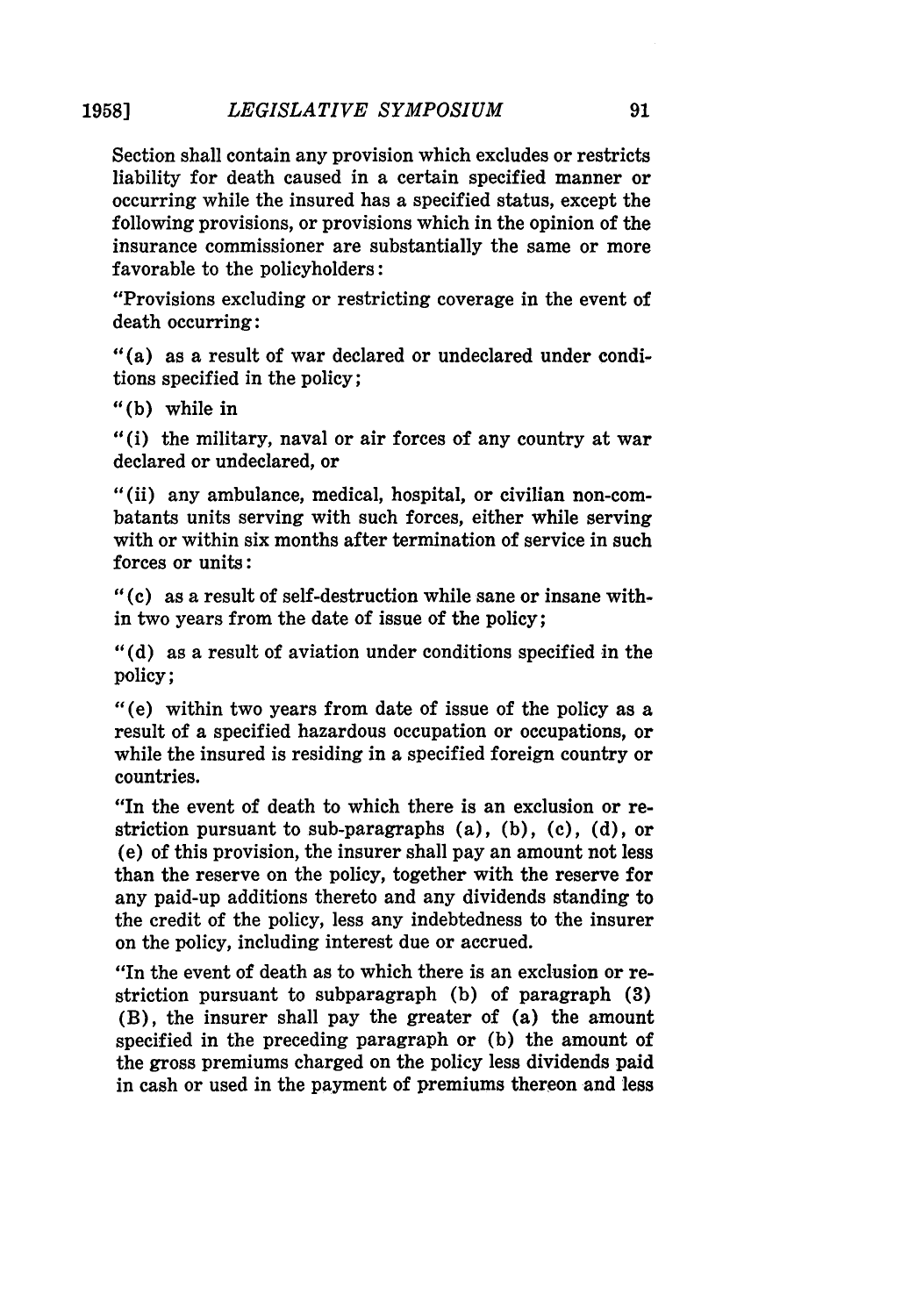any indebtedness to the insurer on the policy, including interest due or accrued.

"None of the provisions of this sub-section shall apply to policies issued under Sections 253 and 162 E, nor to any accidental benefits in the event such death be by accident or accidental means included in a life policy."

The purpose of this amendment to the law was to bring these standard provisions (and the limitations on restrictions and exclusions) in line with those previously required under the provisions of Section 170 with respect to ordinary life policies. Act 96 makes them substantially the same, but an exception has been added as follows:

"None of the provisions of this sub-section shall apply to policies issued under Sections 253 and 162 E, nor to any accidental benefits in the event such death be by accident or accidental means included in a life policy."

This, apparently, would prohibit the provisions of Act 96 from applying to a funeral policy, although there is some doubt as to whether or not the language "issued under Sections 253 and 162 **E"** is appropriately chosen. The policy of funeral insurance would be issued under the authority granted in Sections 251 and 252 and the recitation in Section **253** is merely a further restriction on funeral policies previously authorized, rather than a grant of authority to issue such policies. Likewise, Section **162 E** provides for a valuation of reserves on policies and permits a deduction. It does not authorize the issuance of any policies. Whether or not the language is appropriate, the intention seems to be clear.

#### **GROUP INSURANCE**

The limits of group life insurance which may be issued covering an individual under paragraph **A(3)** of the group life definition (R.S. **22:175)** have been increased from a maximum of **\$10,000** to the maximum of \$20,000 per individual:

**...** unless 150% of the annual compensation of such person from his employer or employers exceeds \$20,000.00, in which event all such insurance shall not exceed \$40,000.00, or 150% of such annual compensation, whichever is the lesser."

This change made **by** Act **99** brings the Louisiana group life limits in line with the limits recommended in the model bill proposed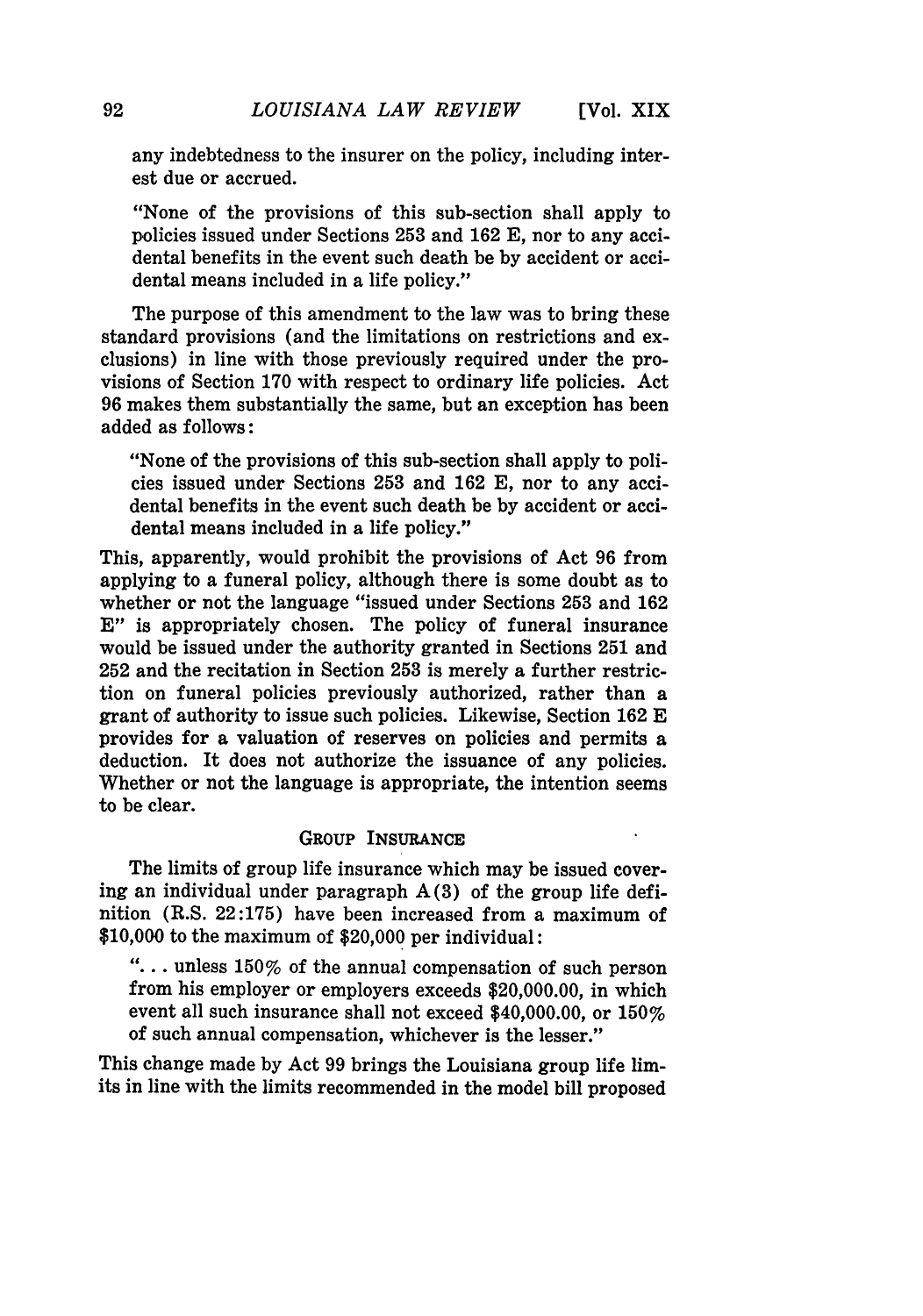#### *LEGISLATIVE SYMPOSIUM* **19581**

by the National Association of Insurance Commissioners for such groups. Other groups defined in the same section are unaffected **by** this amendment.

Assessors in each parish have been authorized to procure group life insurance and group accident and health insurance. Act 24 confers this privilege **by** amending Title 47, Sections **1922** and **1923.** As has been the case in all such authorizations the act fails to specify whether or not the authorization restricts them to group life insurance contracts which meet the requirements of R.S. **22:175.** Since some assessors probably do not have as many as **25** employees, indications are that this enactment was probably intended to permit the issuance of group coverage even though some of the requirements of Section **175** were not met.

Act **526,** authorizing the creation of bridge and ferry authorities, specifically permits the purchase of group insurance and the establishment of retirement and pensions for employees of such authorities. (R.S. 48:1094-(14)). Act 412 adds a new Section **853** to Title 42 and defines "employees," "officials," and "department heads" as including former employees, officials, and department heads if such person or persons are "enjoying the benefits of retirement." This permits them to be covered **by** any group policy issued under the authority of Acts 294 and **295** of **1956,** R.S. 42:821 and 42:851.

#### **INVESTMENTS**

As usual, there were some acts extending the field of permissible investments for insurance companies. Act 200 amended R.S. 22:844 A **(1)** to permit investments **by** domestic insurers in "debentures issued **by** Federal Intermediate Credit Banks, and debentures issued **by** Banks for Cooperatives."

Act 112 amended R.S. 22:844 A(4) and **(13).** Paragraph **(13)** is new and specifies that dormitory and union building revenue bonds issued **by** the State Board of Education or **by** the Board of Supervisors of Louisiana State University Agricultural and Mechanical College meeting certain conditions are permissible investments for domestic insurers. The change in paragraph (4) simply recognizes the addition of this new paragraph (13).

Act 526 previously referred to authorizes bridge and ferry authorities to issue bonds and other obligations and provides that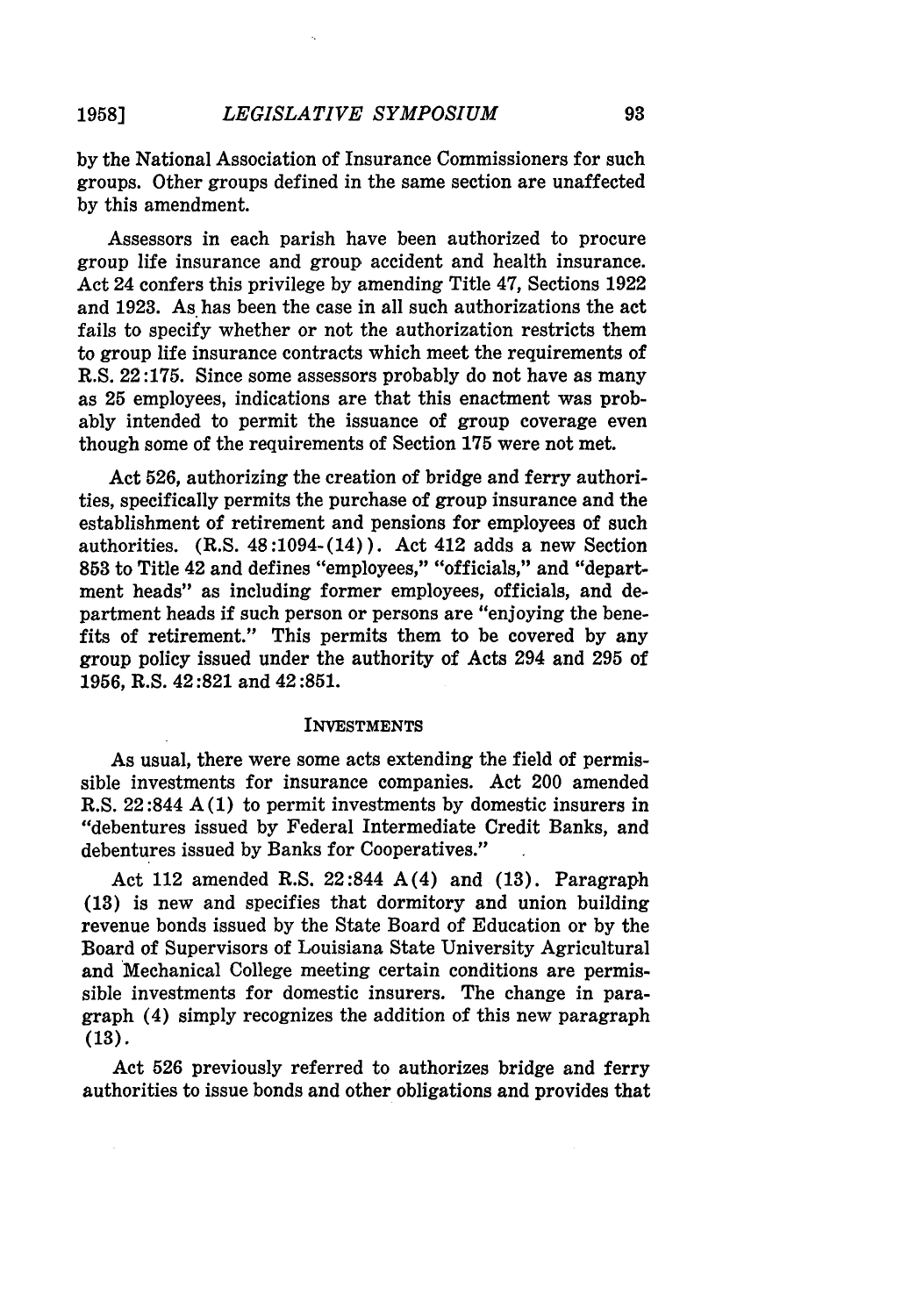such obligations shall be permissible investments for insurance companies. (R.S. 48:1101).

#### **SURPLUS LINE BROKERS**

Previously, contracts procured and delivered through a surplus line broker had to be initialed **by** the broker or bear the name of the broker. Act **291** amended R.S. **22:1258** to substitute a requirement of countersignature **by** the surplus line broker in lieu thereof. In order to penalize, and if possible to prevent, any applicant for insurance in this state from placing insurance with an unauthorized insurer without proceeding through a licensed Louisiana agent or broker, Act **265** amended R.S. **22:1265** and levied a tax of 5% on the gross premium paid for such a contract. The section requires payment of the tax by the person placing the insurance to the State Treasurer. Act 264 amended the first paragraph of R.S. 22:1269 limiting the exemption granted to ocean marine and foreign trade insurance so that it could not be construed to prevent the payment of a tax on the premiums received for such coverages. The tax is to be at the same rate as that paid by authorized foreign insurers under the terms of the Code.

#### **TAXES AND ASSESSMENTS ON FIRE INSURANCE PREMIUMS**

Certain old laws which were carried forward into the Insurance Code levied a tax on "fire insurers" or every "fire insurance company." With the advent of multiple line underwriters, who write fire insurance as well as many other coverages, this term was no longer appropriate. A series **of** acts to make corrections along this line were enacted **by** the Legislature. Act 416 amends R.S. **22:1077** to change the former language, which was:

"There is hereby levied an additional tax of one per cent of the gross annual premium receipts, less return premiums, of all fire insurers doing business in this state."

to this language:

"There is hereby levied an additional tax of one per cent of the gross annual premium receipts, from any business which insures property of any nature or description against loss or damage **by** fire, less return premiums on all insurers doing business in the state which insure property of any nature or description against loss or damage **by** fire."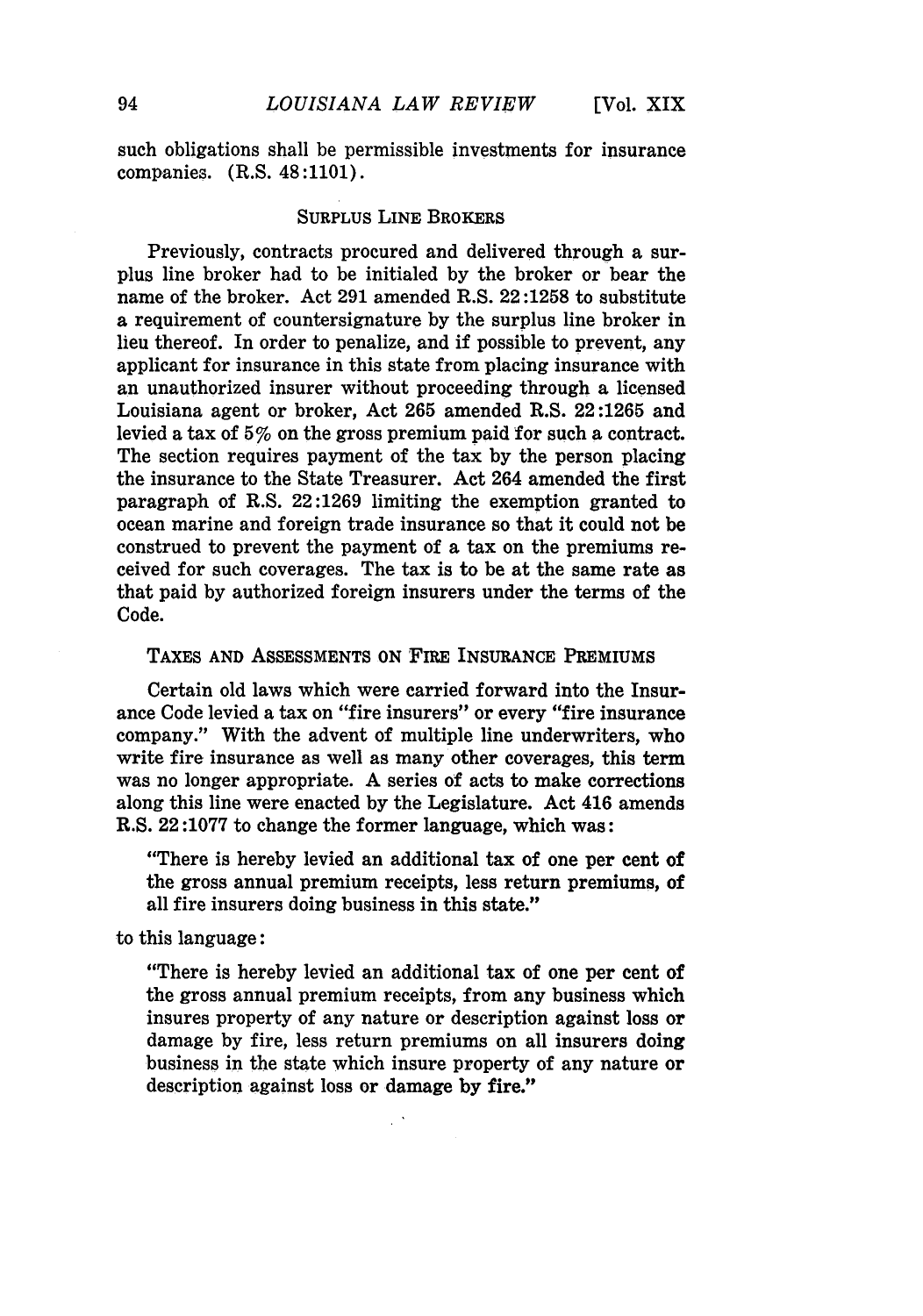Similar changes of language were made by Acts 417, 418, and 419 to R.S. 22:1581, 1583, and 1586, respectively. The purpose of each of these was to levy the tax or require the report from any company who was engaged in insuring the type of risk described, regardless of how the company is classified as to type of insurer.

## INSURABLE INTEREST

Parish and city school boards who are now or may hereafter contract for the use of privately owned school buses have been granted authority by Act 339 to contract on a fleet basis for any insurance coverages which may be needed in connection with such buses. Companies issuing contracts for such coverages are prohibited **by** the terms of the act from pleading the immunity of the policyholder as a defense in any action which may be brought against them. The boards are also authorized to withhold from the payments to be made to the owners any amounts which they have expended in the purchase of such contracts of insurance. (R.S. **17:159.1, 159.2, 159.3).**

## **LOUISIANA** RATING **AND** FIRE PREVENTION **BUREAU -** COMPULSORY MEMBERSHIP

Since its formation, compulsory membership in the Louisiana Rating and Fire Prevention Bureau has been limited to stock insurance companies. After the enactment of the Insurance Code in 1948 mutual companies were permitted to become members on a voluntary basis. Act **128** amending R.S. 22:1405 has changed the law to make membership in the Bureau compulsory for every "insurance company authorized to write fire insurance in this state." An additional provision has been added to provide that representation on the Board of Directors shall be properly apportioned between stock and non-stock members. The act requires "every insurance company authorized to write fire insurance in this state" to adhere to the rates promulgated **by** the Louisiana Rating and Fire Prevention Bureau. This broadens the language which formerly applied to "every fire insurer doing business in this state."

#### **HOSPITALIZATION POLICY PROVISIONS**

R.S. **22:659** has been added to the Insurance Code **by** Act 246. This section provides: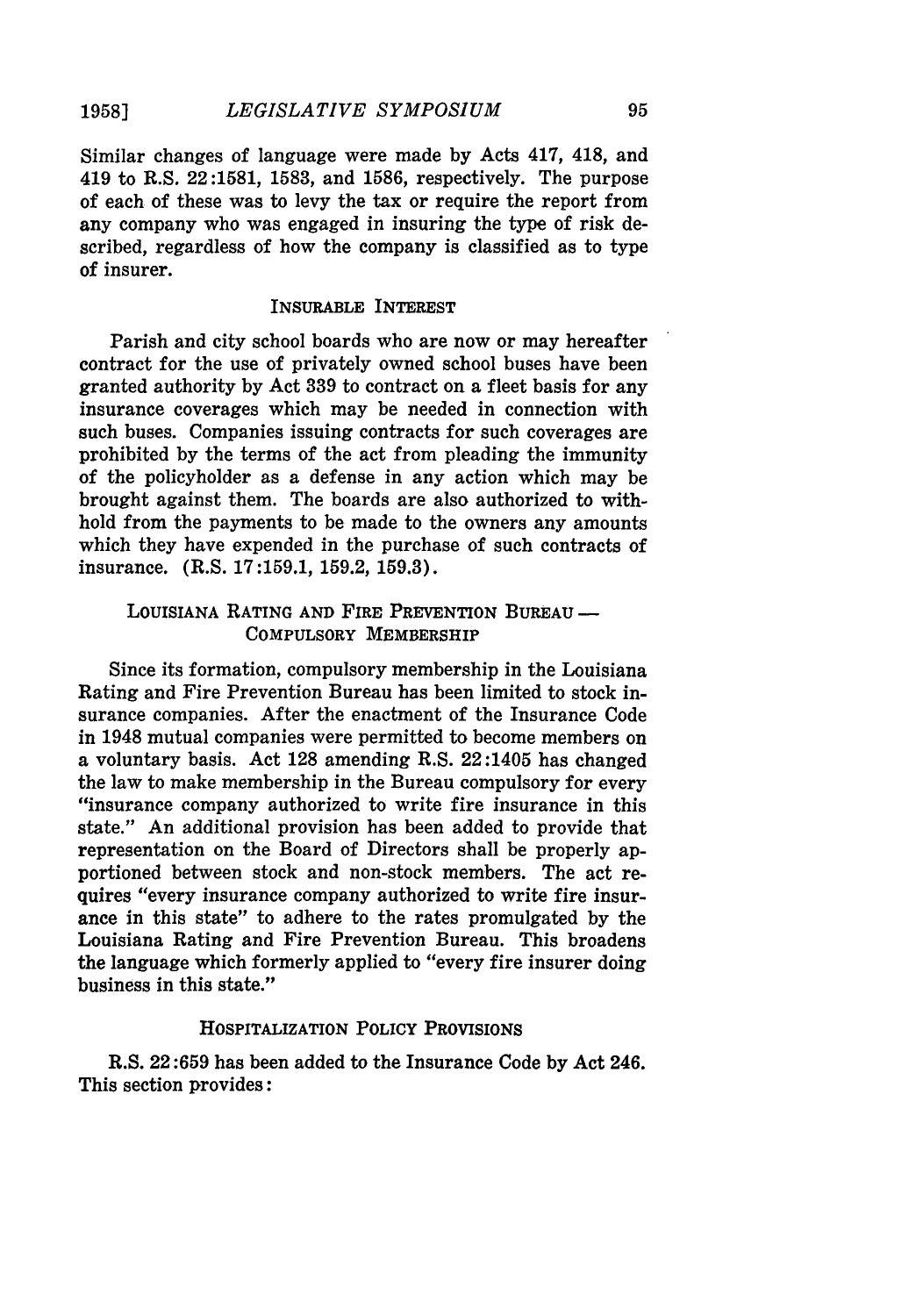"No policy of hospitalization insurance shall be issued after the effective date of this section **by** any insurer doing business in this state which excludes payment of benefits to an insured for services rendered to the insured **by** a publicly owned charity hospital. Any policy provision in violation of this section shall be invalid."

The purpose of this section is to permit publicly owned charity hospitals to recover under the terms of a hospitalization insurance policy any charges which it can legally make against the insured person. For example, under the law governing publicly owned charity hospitals of the State of Louisiana, if services are performed or treatment is given to a patient who is not entitled to the same because of his financial standing, the hospital has the right to levy a charge against him and enforce its collection. If such a person had a hospitalization contract the language of that contract might exclude payments for any treatments received in a publicly owned charity hospital. While the act has not affected the validity of any such existing exclusion or limitation on a contract in force, it will prohibit the inclusion of any such provision in future contracts issued in this state. The language "publicly owned charity hospital" does not include any veteran's hospital or any similar type institution run **by** the federal government.

#### **WORKMEN'S COMPENSATION - EMPLOYERS LIABILITY COVERAGES**

Two acts amending the workmen's compensation statutes of this state also have the effect of changing some of the insurance laws of this state. Act 414 amends R.S. **23:1313,** which fixes the venue of suits filed against an insurer in a workmen's compensation case. Formerly, these were limited to the domicile of the employer or the parish in which the accident occurred, if the accident happened in the State of Louisiana. This has now been enlarged to include the domicile of the plaintiff, whether the plaintiff be the employee or his dependents. Likewise, where the accident occurred in any other state and the courts of Louisiana have jurisdiction, the venue provision has been enlarged to provide that suit may also be filed at the domicile of the plaintiff, whether the plaintiff be the employee or his dependents.

**Of** much greater significance, however, is Act 495. That act has added an additional section to the Workmen's Compensation Law, R.S. **23:1166** as follows: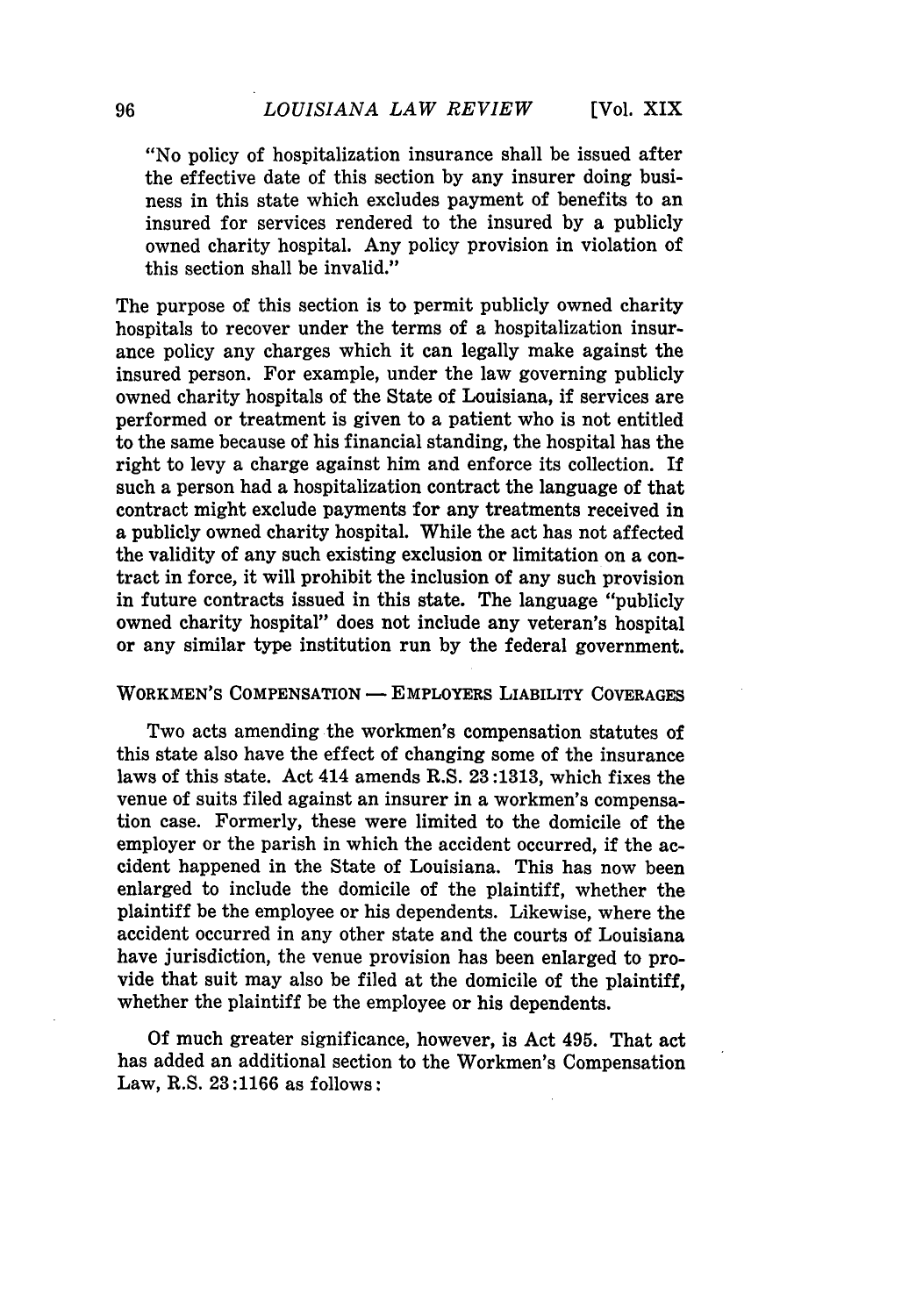"When an insurance company issues a policy of insurance to an employer covering claims for injuries to employees that may arise within the scope of the employer's business, the insurance company shall be estopped to deny liability on the grounds that the employment was not hazardous and during the period such insurance is in effect, claims for injuries occurring during such period **by** such employees against the employer or the insurance company shall be exclusively under the workmen's compensation act."

The choice of language in this act raises some interesting problems. To say that any policy of insurance issued to an employer covering claims for injuries to his employees which may arise within the scope of the employer's business estopped the insurance company to deny liability on the grounds that the employment was not hazardous may prevent insurance companies from granting coverages in marginal cases where it is not always possible to determine with exactness whether or not a particular occupation is hazardous within the terms of the Workmen's Compensation Act. More far reaching, however, is the subsequent provision in the act which states:

**"....** and during the period such insurance is in effect, claims for injuries occurring during such period **by** such employees against the employer or the insurance company shall be exclusively under the workmen's compensation act."

If this language is construed as written, it would mean that the purchase of a policy of insurance and its continuance in effect on the part of the employer could, without any further action place all claims for injuries against the employer, whether or not the insurance company was involved, exclusively under the Workmen's Compensation Law. Since the workmen's compensation laws affect the rights and privileges of third parties in many instances, the constitutionality of this statute giving such broad effect to unilateral action on the part of the employer seems questionable.

**INCOME** TAX **TREATMENT OF INSURANCE ENDOWMENT PROCEEDS AND ANNUITY BENEFITS AND WAGE CONTINUATION PAYMENTS**

It has been the practice of the State of Louisiana to treat insurance, endowment, and annuity proceeds and benefits for income tax purposes in the same manner they are treated under